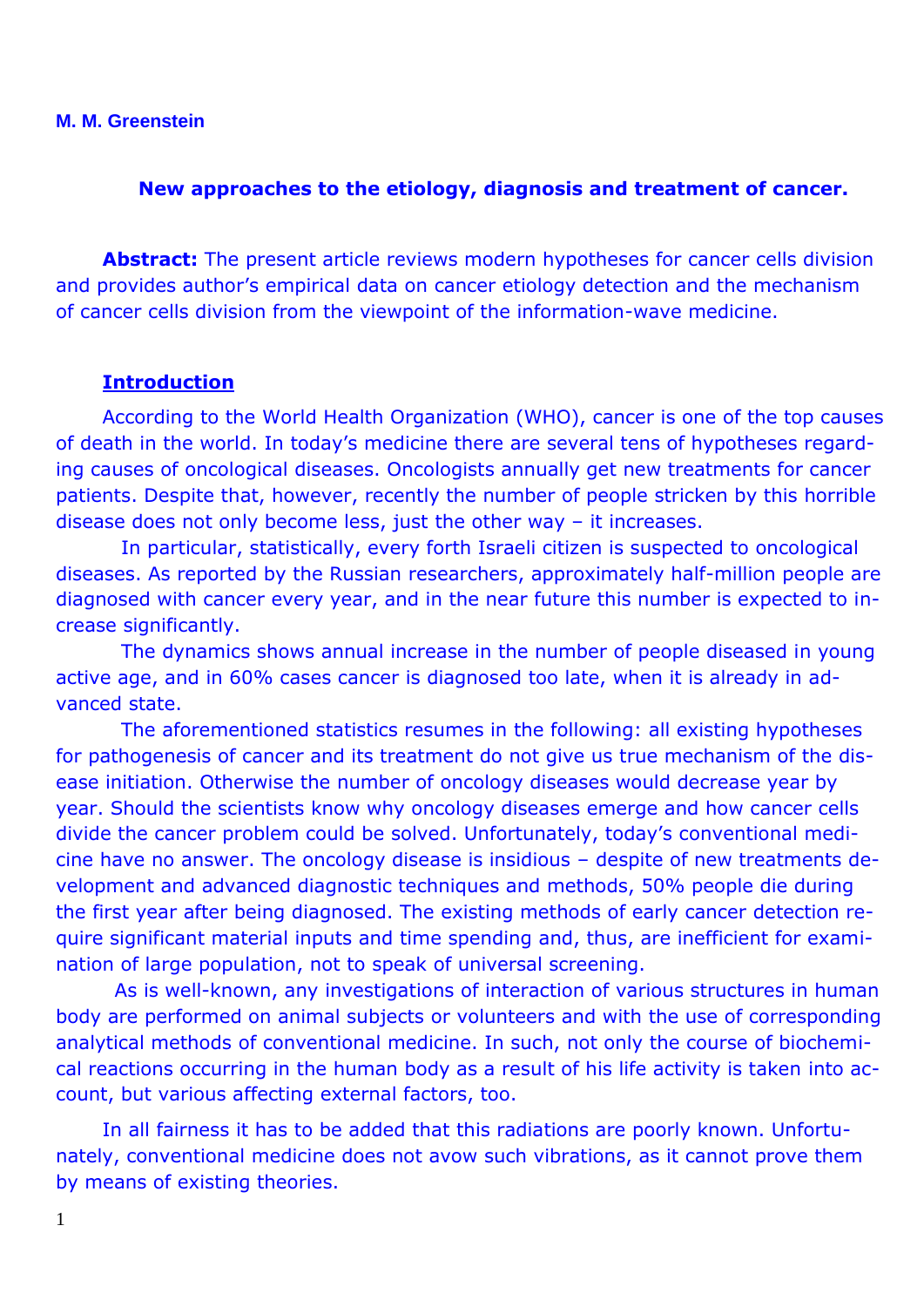After many years of research the author discovered a concept which he called "information-wave medicine" (alternative/different/new/another medicine) suggesting us a possibility of distance diagnostic and treatment of all diseases, which is unavailable for conventional medicine.

## **What is the information-wave medicine?**

Concept of "information-wave medicine" (IWM) created by the author discovers a new approach to the etiology and pathogenesis of various diseases. We shall briefly describe the main features of this concept, so that not to refer the reader to the background article.

The main difference between IWM and classic medicine is that it treats not the symptoms, but the cause of a disease.

According to the IWM concept, human organism, the physical body, is characterized by ultra-low radiations (emissions, vibrations) of all structures of the body, starting from the lower level and up to the cellular and molecular levels. In our opinion, these emissions are the information-wave radiations and their nature is not electromagnetic.

IWM considers human organism as a wave portrait of his physical body. Sum of all the radiations is a human bio-field.

IWM considers human body not as a sum of organs, but as an open biological system, where all the processes are connected.

IWM technologies are managed by radiesthesia (biolocation) method. Biolocation device - pendulum serves as an indicator.

Healthy organ radiation is determined by the bilocation device as its clockwise rotation. We called it dextrorotary radiation or positive polarization radiation.

Organ that has some pathology demonstrated counterclockwise rotation of the biolocation device. We named it levorotary radiation or negative polarization radiation.

Both radiations are in antiphase, i.e. they are displaced relative to one another by180º.

Human genome consists of two parts. Genes of the first part provide normal development of human body from birth to death (ontogeny). The second part of genes is a group of disease-causing genes that vary from one person to another (pathogenesis). These genes are accumulated in the genome within years under the influence of external or internal adverse conditions. Mechanism of formation of these genes appears to us as mutations of the corresponding chromosomes and their shift to an abnormal state. Genes corresponding to abnormal chromosomes shift to the malignant group. For example, the gene responsible for normalization of intraocular pressure mutates due to internal or external adverse factors than shifts to glaucoma gene, which disrupts normal state of intraocular pressure, what leads to glaucoma.

Approximately 80% of all the diseases are of genetic and viral nature. Malignant gene affects human body through the introduction of some pathogenic dynamic structure, into a cell. We called this pathogenic structure genetic virus. Genetic virus represents two or more genetic copies of a virus (hereinafter -virus) that are enclosed in a protein shell with a positive polarization. All pathogenic genetic viruses are characterized by negative polarization.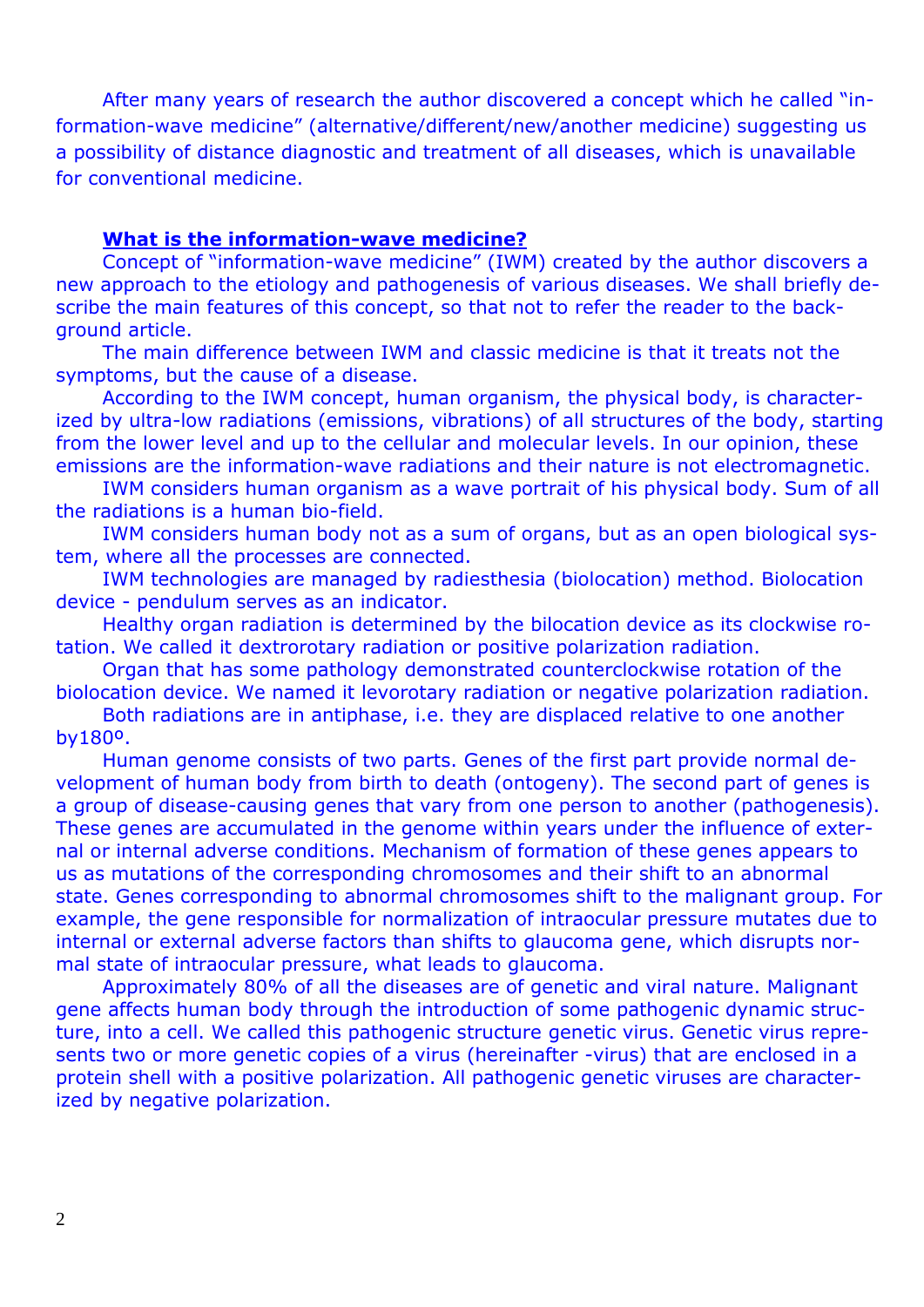## *It is important to understand that, from the IWM viewpoint, genetic viruses are not "biological agents", but only a set of information-wave structures. In other words, genetic viruses are information-wave pathological structures that cause the same pathologic focuses in a body, as the groups of corresponding live viruses.*

The technologies that were created allow removing pathologic genes by breaking the genetic chain of ancestor line and eliminating the gene from the patient's genome by the means of inversion of the corresponding genetic viruses.

Radiesthesia technology allows measuring the frequency of the wave parameters of radiations in absolute terms and their intensity in conditional units.

### **Advanced theories of cancer development**

Considering different cancer hypotheses I would like to mention two of them deserving special interest. Each of them tries to explain cancer causes and the mechanism of cancer cells division.

The first one is a mutation hypothesis suggested in 1974 by F. Burnet. The Burnet's hypothesis states that cancer originates from one parent somatic cell. In this cell some mutations occur caused by chemical and physical agents, as well as by DNA disturbing viruses. This population of mutant cells accumulates additional mutations, that causes unrestrained cells generation. The author explains slow cancer growth by the fact that accumulation of mutations requires definite time.

In our view, such hypothesis has several shortcomings, and the first one is that it does not include the description of the very process of what we mean by the term of "mutation". Hence, this hypothesis does not followed by a distinct mechanism of cancer cells division.

The second hypothesis is a viro-genetic one, which is of a higher interest. This hypothesis was developed by a Russian scientist L. A. Zilber. The hypothesis suggests that cancer is caused by oncogenic viruses integrating into cell chromosome and creating cancer phenotype.

For the long time, the theory was not accepted, for the reason that oncoviruses has RNA genome and, hence, it is not clear how it can integrate into a cell chromosome. At a later date, however, it was proved that, in certain conditions, RNA genome is able to produce a DNA provirus. And after that the viro-genetic theory has been finally recognized. Still, even this speculation did not succeed in cancer problem solution. Here we mean the practical implementation of the hypothesis resulting in high efficiency of cancer treatment. Unfortunately, there are no such hypotheses so far.

### **How does information-wave medicine regard cancer**

I hope the reader has already understood my intention to draw my hypothesis of cancer development to the Unified Theory of Pathogenesis described above. Cancer de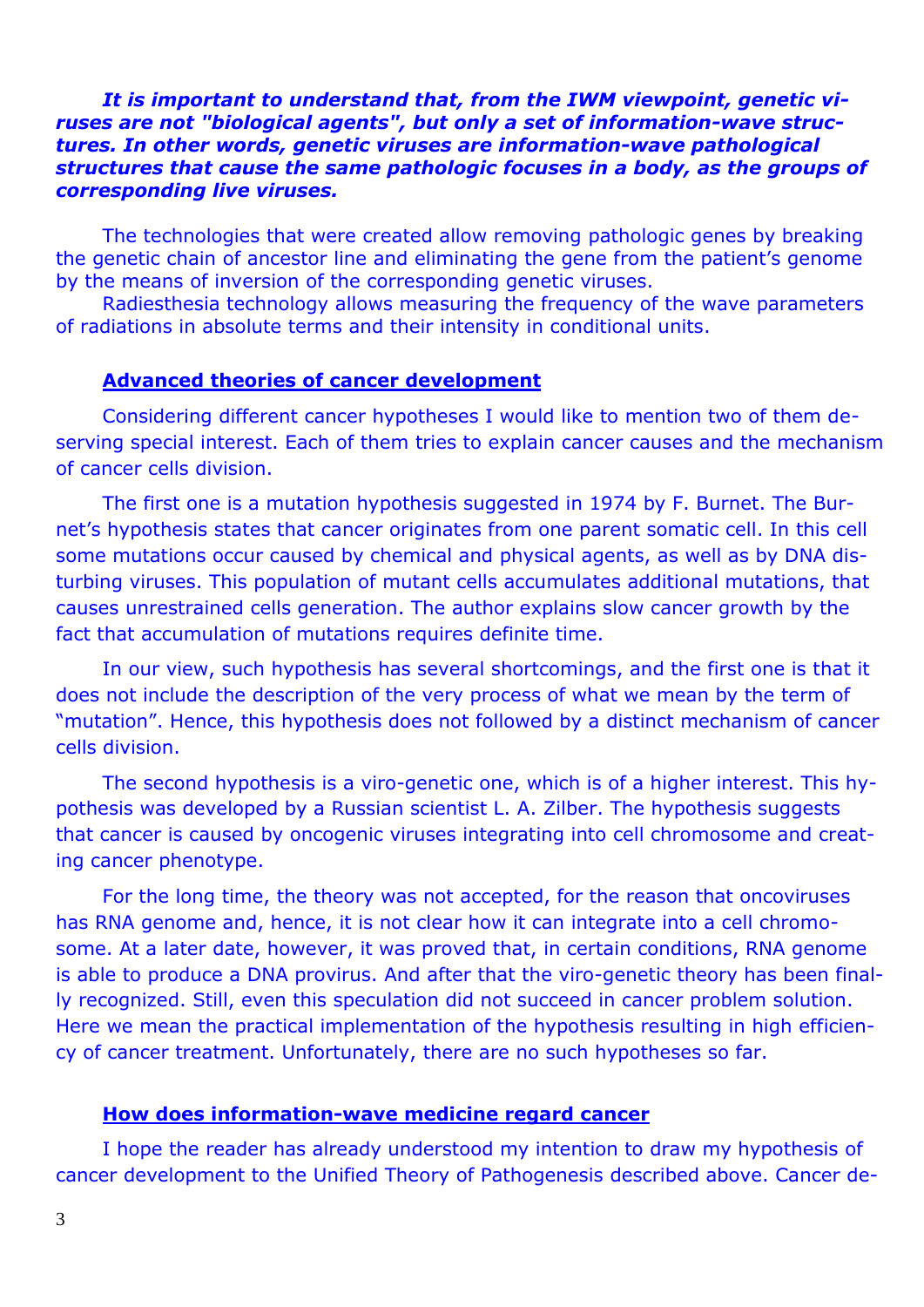velopment definitely does not differ from any other disease determined by the pathogenic group of the human genome. As it was found after many years of research, predisposition to cancer is determined by oncology gene (oncogene) present in male of female ancestor lines.

One of information-wave medicine techniques allows tracing such gene up to 8 generations back in female and to 13 generations back in male ancestor line. If there is no mechanism to launch a disease, the oncogene can exist in the human genome throughout his life without formation of abnormal focuses. In this case, certain organs associated with certain oncogenes will contain oncogenic genoviruses (oncoviruses) in dormant state.

As it was pointed out in [3] the most commonloccurring mechanism of disease launch is a geopathogenic zone (GPZ). To activate oncovirus it should affect the human body for a long time. This can occur if a man's sleeping place is located in GPZ area. In such case the subject's duration of stay in this zone may last several years.

Investigations of oncovirus showed it consists of combination of two well-known viruses, one of them contains DNA, and another one contains RNA. As mentioned above, genovirus (oncovirus) is surrounded by a positively polarized protein coat. And two viruses containing in oncovirus are negatively polarized.

As a result of a long-term exposure of GZP which has a strong field of negative polarization, the oncovirus coat may be destroyed, and the viruses containing in it become active. It is obvious that mechanism of cancer cells division requires more than just a verbal description. Thus, we decided, with the help of situation modeling method, to specify radiation intensity of all structures involved in cell division.

It was found that the organ-host's DNA cell is positively polarized with intensity of 50 conditional units (c. u.). And each of the viruses containing in oncovirus has radiation of 55 c. u. and negative polarization. So there DNA of one of the viruses with negative polarization and DNA of the host's organ cell with positive polarization.

In such way the organ-host's cell DNA will be completely neutralized and it will no longer be able to function. However the cell still contains active virus with RNA of definite chromosome set. It is obvious that the virus genome includes reproductive gene which causes unrestrained division of cell controlled by the RNA containing virus genome.

The cell division mechanism above resumes in an effective way of cancer treatment. Here we have three options:

The first one involves inactivation and termination of the RNA containing virus out of the cell. In this case the cell will lose the virus reproductive gene and the division will stop. The cell will be dead however, as it has no active DNA.

The second option includes termination of DNA containing virus off the organhost's cell. This enables revival of the living cell infected by the RNA containing virus.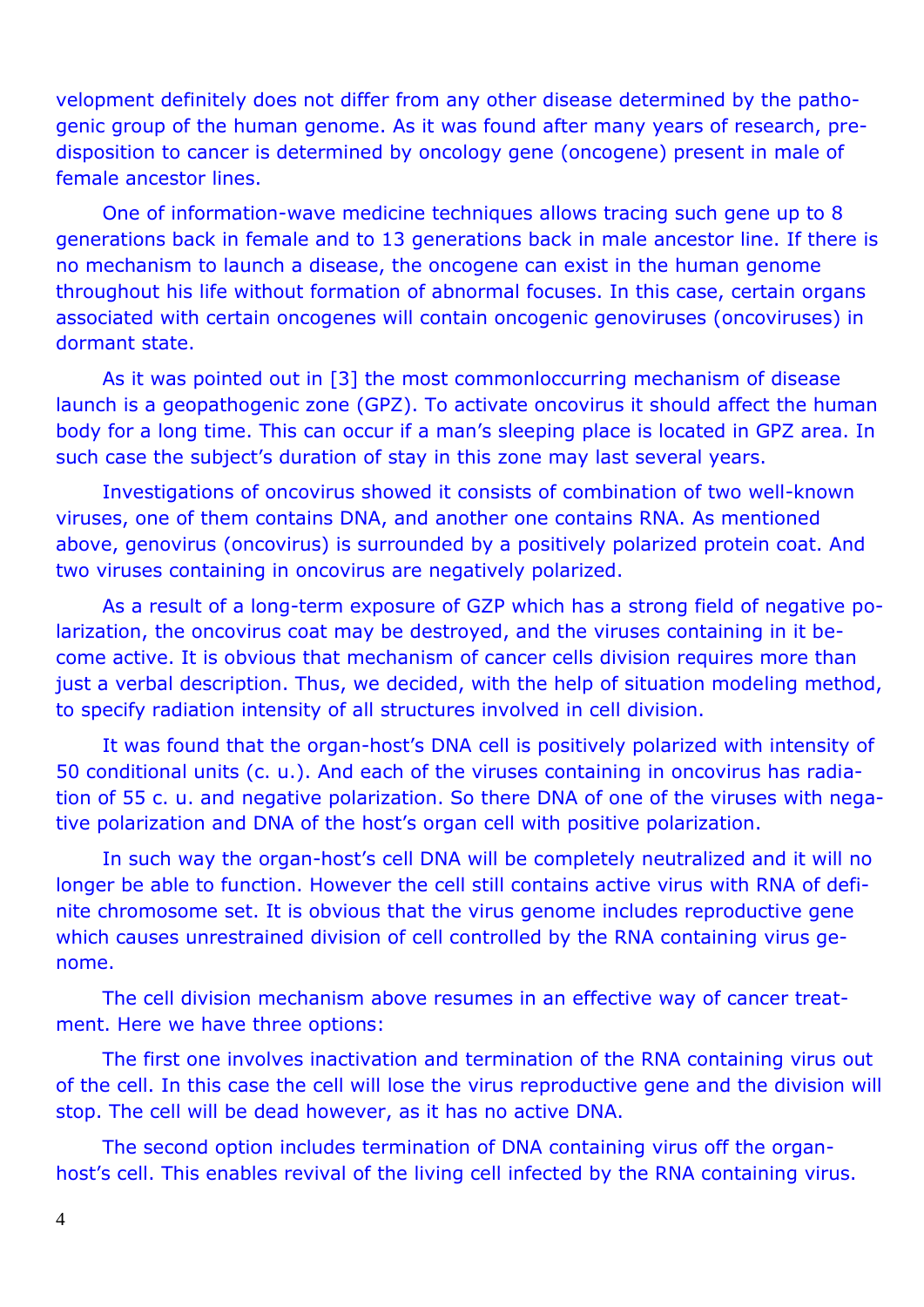The third variant consists of termination of both viruses. If this occurs, on initial stages of disease the cell completely recovers.

This methodology for cancer treatment has been repeatedly tested on cancer patients but only with initial states of disease. So far as in case of clinical manifestation of disease oncologists are engaged in patients care, my rule is not to interfere.

A careful reader should have a justifiable question: why does some people's genome contain cancer genome, and is absent in the other's one?

Investigations of this phenomenon showed the following. Earlier, when we spoke about DNA containing virus that blocks the organ-host's DNA cells, we implied only empirical match of those radiations intensity with opposite polarizations. However, their frequency parameters should be also taken into account.

A complete organ-host's DNA cell blockage is available only if bio-resonance is reached – when information-wave radiation frequency of DNA-virus matches the organhost's DNA-cell radiation frequency.

In investigation of large group of people we discovered that some of them have living DNA with radiation frequency (range of vibrations) of 1 MHz. In the other group the frequency is 2 MHz (here we do not mean DNA radiation frequency of some organs of reproductive system). After some measured tests of the DNA containing virus within oncovirus, we found out that the radiation frequency equals 1 MHz, too. Hence, we can resume that people may have susceptibility to oncological diseases if their DNA radiation frequency equals 1 MHz. That is why the oncology gene appeared in their genome.

# **Early detection of cancer**

As mentioned above, none of the existing methods of early detection of cancer enables testing of large groups of population, i. e. mass screening. It is worth noting that the term 'early detection' does not specify sensitivity of methods required for detection of cancer in its earliest stage.

Well-known machine methods, such as ultrasonography (US), computed tomography, magnetic resonance tomography, positron emission tomography are efficient only in case of clinical signs of disease. Though in the earliest stages, before neoplastic processes begin, these machines use is inefficient.

Existing groups of markers used today for the earliest diagnosis do not always give unambiguous result. Besides, their detection is invasive as fulfilled by blood test.

Meanwhile, the author's technologies of information-wave medicine enable testing of even singular cancer cells in the human body. This is made with the use of two types of markers providing ever unambiguous result.

The first of them is **protein**. The history of its invention is the following. Professor Elizabeth Rapis M. D. in her investigation of protein found out that all people stricken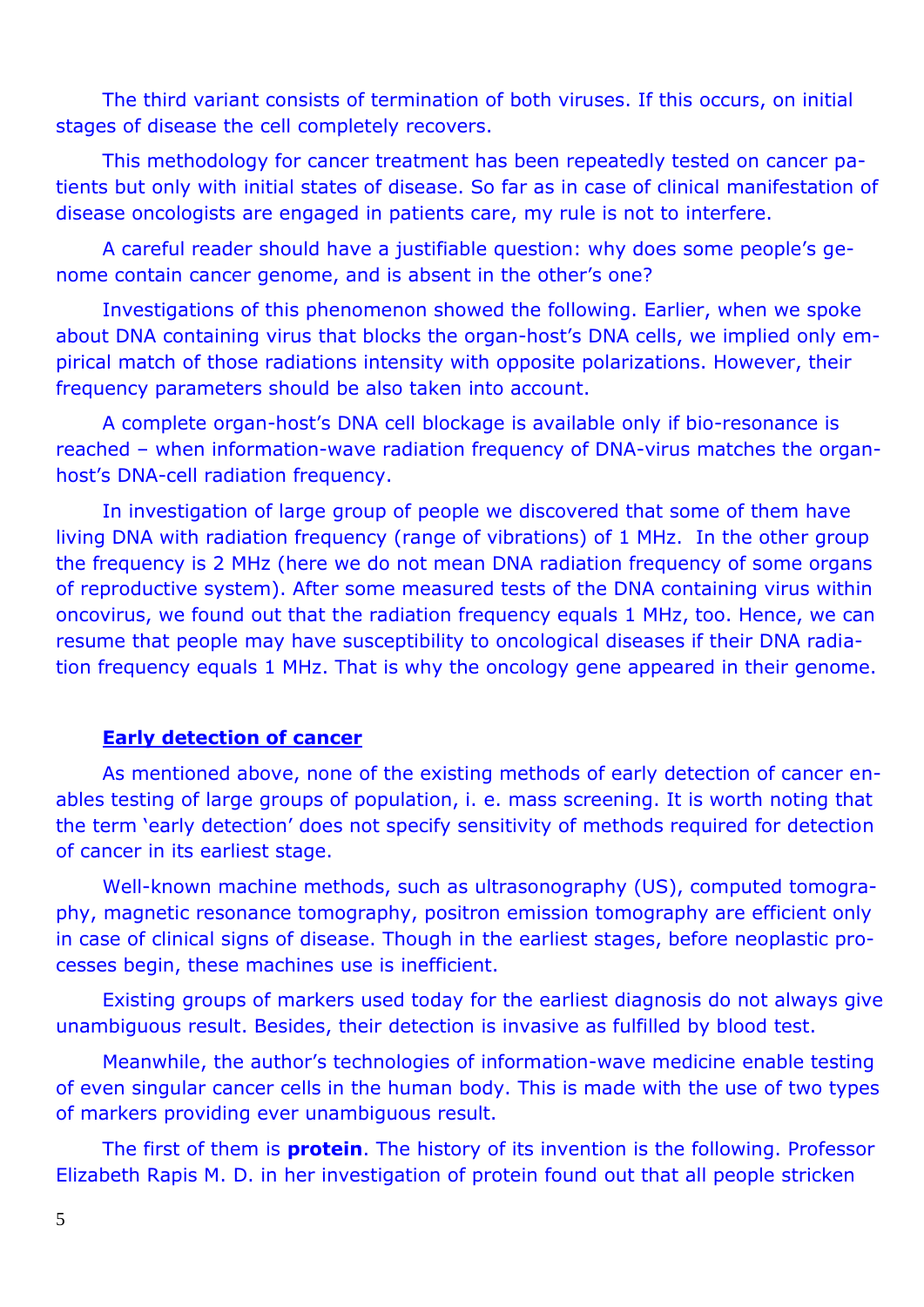by oncological disease have the same 'pattern' of protein structures. She referred to this protein group as 'oncoproteins'.

A healthy man's blood protein structure is the same too, but differs from oncoproteins. To this group of oncoproteins she referred to as normoproteins/normal proteins. Testing of oncoproteins and normal proteins by means of information-wave technologies showed that the former are negative polarized and the latter are positively polarized. Thus, only one group of proteins may be detected in individual's blood.

The second marker is **kinase (ERK ½).** This protein structure was pointed out by researchers at brain-related laboratory at Weizmann Institute of Science (Israel). Animal brain superlight electromagnetic irradiation equal to cell phones radiation results in formation of kinase **(ERK ½)**. Scientists believe the given protein structure appears to be extra-cellular and always accompanies cancer cells division.

An extremely high sensitivity of the method can be demonstrated by the following experiment. For example, a harmful radiation of cellular phone, even if it is switched off, causes formation of singular cancer cells in the human blood. This fact can be proved by oncoprotein and kinase **(ERK ½)** formation in testee's blood.

However, there is one more method providing opportunity to detect the oncological diseases risk group. As mentioned above, cancer is a genovirus disease, so the risk group is consist of those whose ancestors' genome contains oncology gene. Testing of such gene presence in maternal and/or paternal lineage can lessen the number of people amendable to diagnostics.

 It should not go unspoken that ancestors genome testing is made with the help of situation modeling method by transferring information on genomes under investigation to a temporary information medium. On this medium with the help of radiesthesia (biolocation) any gene can be detected within one minute, including oncological gene.

And finally, if in blood and/or cells of corresponding organ, there are any radiations of viruses contained in oncovirus, it definitely means that an oncological disease is detected in the body.

Localization of oncological process can be easily detected by testing of chakras condition.

# **Conclusion**

We realize the reaction to the present article from the side of oncologists will be controversial. We expect that. Those specialists who "faithfully serves" conventional medicine cannot switch to new way of thinking.

Still we have no doubts there are some who will not wave away a new approach to the afore-mentioned etiology and treatment of oncological diseases and try to get into my speculation.